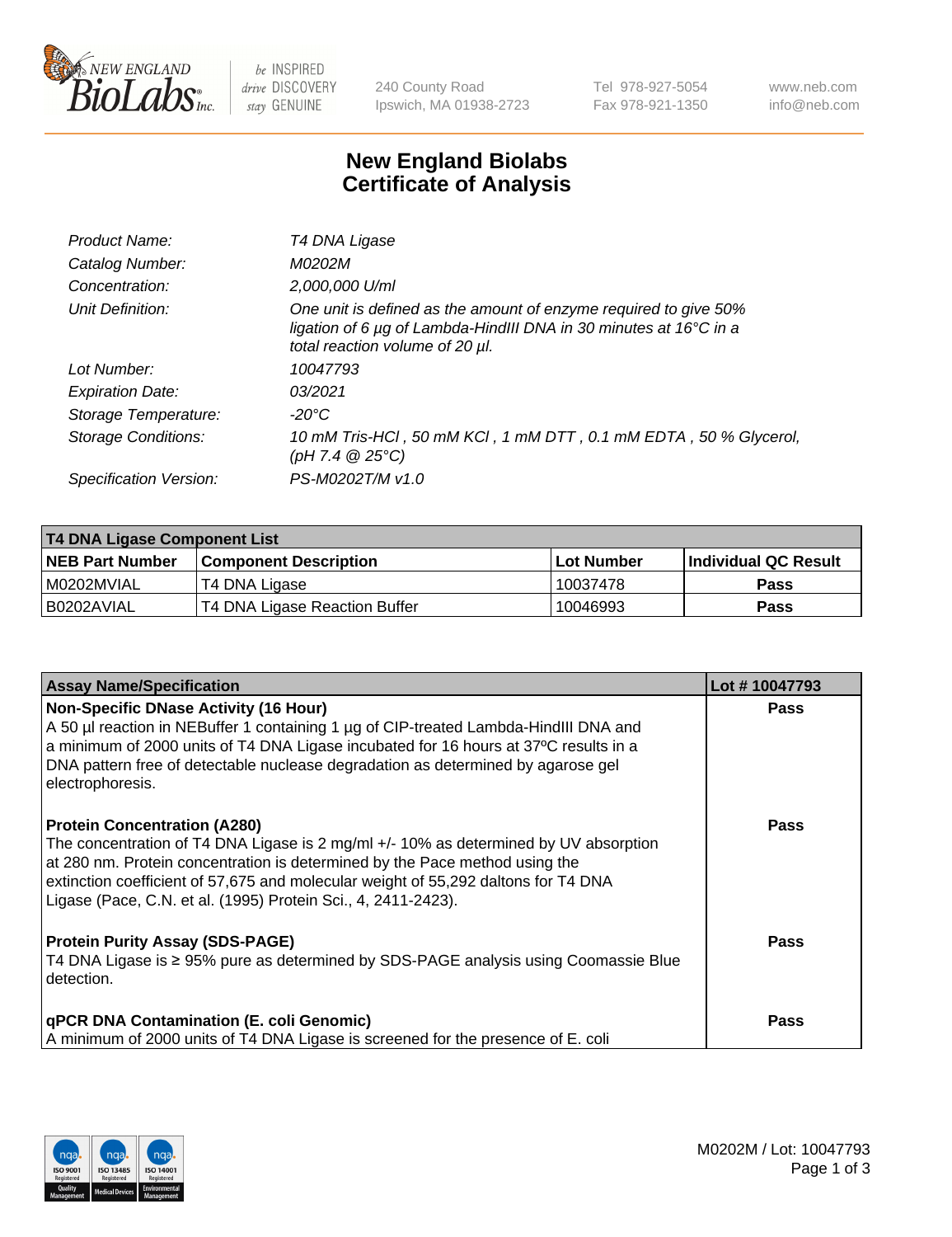

be INSPIRED drive DISCOVERY stay GENUINE

240 County Road Ipswich, MA 01938-2723 Tel 978-927-5054 Fax 978-921-1350

www.neb.com info@neb.com

| <b>Assay Name/Specification</b>                                                                                                                                                                                                                                                                                                                                      | Lot #10047793 |
|----------------------------------------------------------------------------------------------------------------------------------------------------------------------------------------------------------------------------------------------------------------------------------------------------------------------------------------------------------------------|---------------|
| genomic DNA using SYBR® Green qPCR with primers specific for the E. coli 16S rRNA<br>locus. Results are quantified using a standard curve generated from purified E. coli<br>genomic DNA. The measured level of E. coli genomic DNA contamination is ≤ 1 E. coli<br>genome.                                                                                          |               |
| <b>RNase Activity (Extended Digestion)</b><br>A 10 µl reaction in NEBuffer 4 containing 40 ng of a 300 base single-stranded RNA<br>and a minimum of 1 µl of T4 DNA Ligase is incubated at 37°C. After incubation for 16<br>hours, >90% of the substrate RNA remains intact as determined by gel electrophoresis<br>using fluorescent detection.                      | <b>Pass</b>   |
| <b>Single Stranded DNase Activity (FAM-Labeled Oligo)</b><br>A 50 µl reaction in CutSmart® Buffer containing a 20 nM solution of a fluorescent<br>internal labeled oligonucleotide and a minimum of 10,000 units of T4 DNA Ligase<br>incubated for 16 hours at 37°C yields <5% degradation as determined by capillary<br>electrophoresis.                            | <b>Pass</b>   |
| <b>DNase Activity (Labeled Oligo, 3' extension)</b><br>A 50 µl reaction in CutSmart® Buffer containing a 20 nM solution of a fluorescent<br>labeled double-stranded oligonucleotide containing a 3' extension and a minimum of<br>10,000 units of T4 DNA Ligase incubated for 16 hours at 37°C yields <5% degradation<br>as determined by capillary electrophoresis. | <b>Pass</b>   |
| <b>DNase Activity (Labeled Oligo, 5' extension)</b><br>A 50 µl reaction in CutSmart® Buffer containing a 20 nM solution of a fluorescent<br>labeled double-stranded oligonucleotide containing a 5' extension and a minimum of<br>10,000 units of T4 DNA Ligase incubated for 16 hours at 37°C yields <5% degradation<br>as determined by capillary electrophoresis. | <b>Pass</b>   |
| Double Stranded DNase Activity (Labeled Oligo)<br>A 50 µl reaction in CutSmart® Buffer containing a 20 nM solution of a fluorescent<br>labeled double-stranded oligonucleotide containing a blunt end and a minimum of<br>10,000 units of T4 DNA Ligase incubated for 16 hours at 37°C yields <5% degradation<br>as determined by capillary electrophoresis.         | <b>Pass</b>   |
| <b>Endonuclease Activity (Nicking)</b><br>A 50 µl reaction in NEBuffer 1 containing 1 µg of supercoiled PhiX174 DNA and a<br>minimum of 2000 units of T4 DNA Ligase incubated for 4 hours at 37°C results in <10%<br>conversion to the nicked form as determined by agarose gel electrophoresis.                                                                     | <b>Pass</b>   |
| <b>Exonuclease Activity (Radioactivity Release)</b><br>A 50 µl reaction in NEBuffer 1 containing 1 µg of a mixture of single and<br>double-stranded [3H] E. coli DNA and a minimum of 2000 units of T4 DNA Ligase                                                                                                                                                    | <b>Pass</b>   |